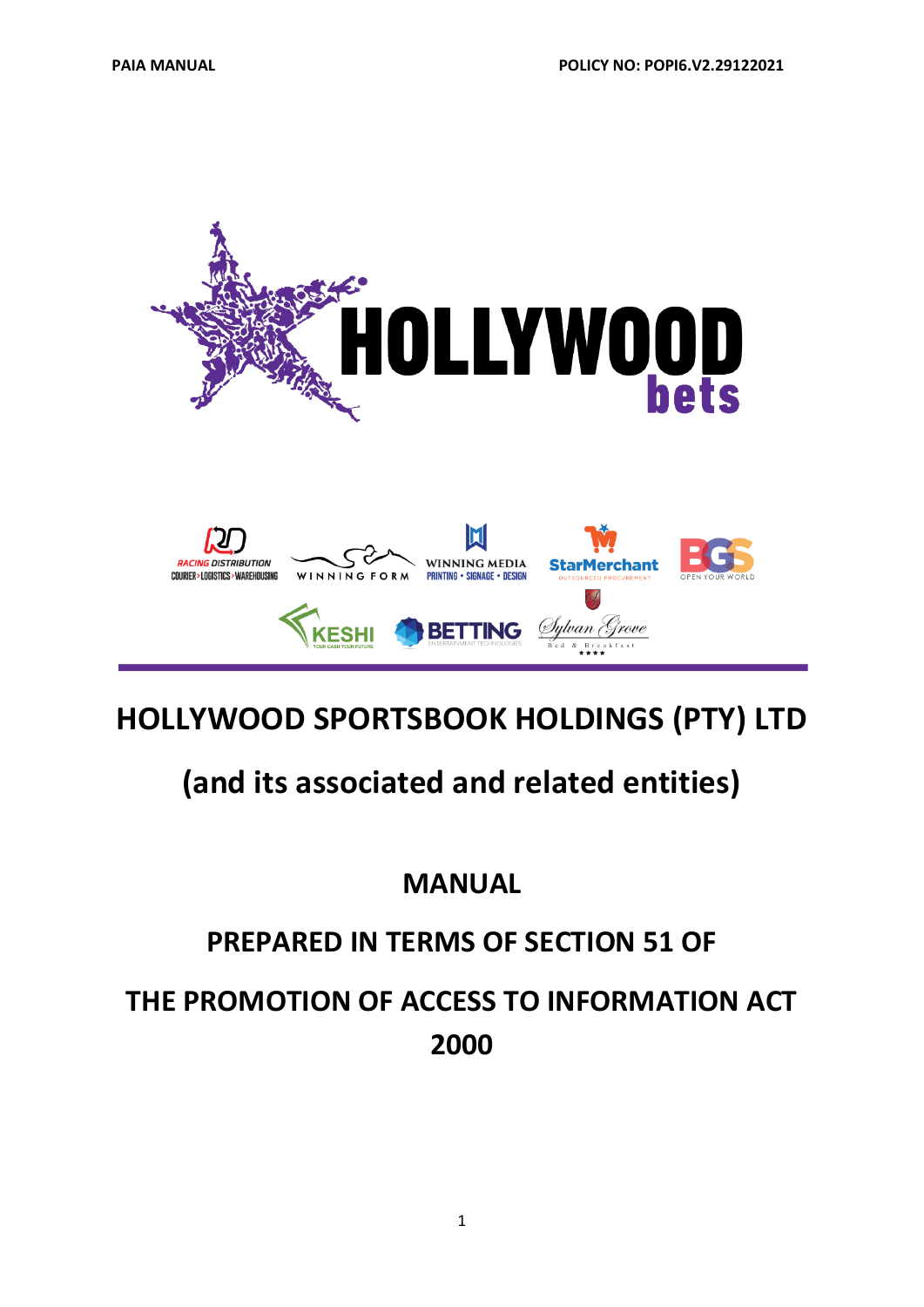#### **CONTENTS**

| <b>ITEM</b> | <b>DESCRIPTION</b>                                                                 | <b>PAGE NO.</b> |
|-------------|------------------------------------------------------------------------------------|-----------------|
| 1.          | <b>INTRODUCTION TO GROUP</b>                                                       | 3               |
| 2.          | <b>PURPOSE OF MANUAL</b>                                                           | 3               |
| 3.          | <b>CONTACT DETAILS</b>                                                             | 3               |
| 4.          | <b>GUIDE ON HOW TO USE THE ACT</b>                                                 | 4               |
| 5.          | <b>RECORDS AUTOMATICALLY AVAILABLE</b>                                             | 5               |
| 6.          | ACCESS TO RECORD SUBJECTS AND CATEGORIES HELD BY THE GROUP<br>IN TERMS OF THE PAIA | 5               |
| 7.          | <b>RECORDS AVAILABLE IN ACCORDANCE WITH OTHER LEGISLATION</b>                      | 6               |
| 8.          | PROCEDURE FOR ACCESS REQUEST                                                       | 8               |
|             | ANNEXURE A: ACCESS REQUEST FORM                                                    | 9               |
|             | <b>ANNEXURE B: PRESCRIBED FEES</b>                                                 | 13              |
|             | ANNEXURE C: THE HOLLYWOOD GROUP                                                    | 14              |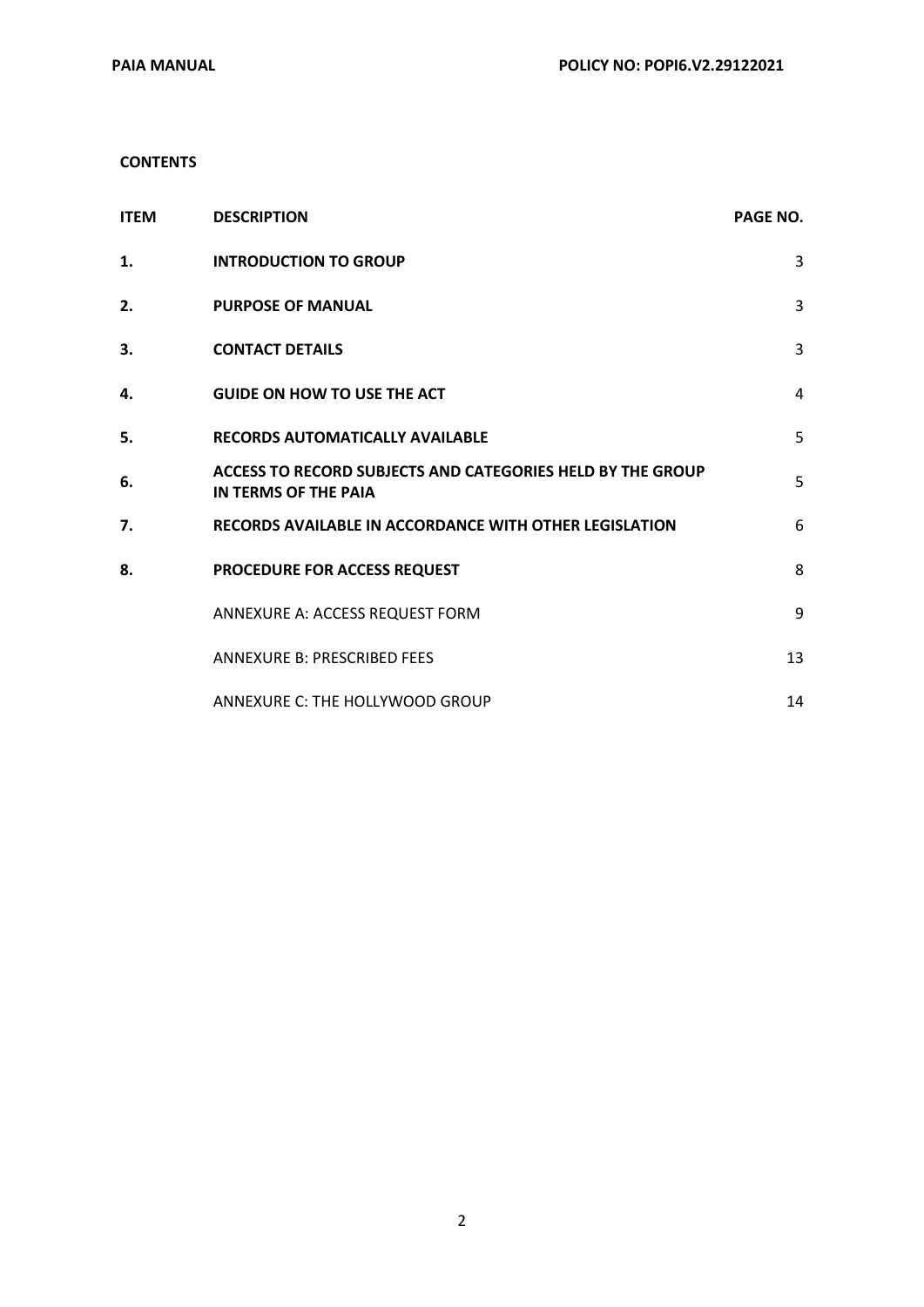### **1. INTRODUCTION TO GROUP**

The Hollywood Sportsbook Holdings Group began in 1986 as a small South African based publishing company, Winning Form, publishing and distributing horse racing form guides. It then branched into bookmaking and now has over 80 retail branches spread across six of South Africa's provinces as well as an online gaming business. Hollywood Sportsbook Holdings is the holding company of a group of local subsidiary companies, and also has a number of associated and related entities, which shall collectively be referred to as "the Group".

Whilst the primary business of the Group is gaming and entertainment in South Africa, there are also a number of other businesses that are conducted by the various related and associated entities, including, inter alia, software development, printing and publishing, courier and logistics and training.

### **2. PURPOSE OF MANUAL**

The Promotion of Access to Information Act 2 of 2000 ("PAIA") was enacted with the purpose of giving effect to the constitutional right of access to information that is held by a private or public body and that is required for the exercise or protection of any rights.

Section 51 of the PAIA requires private bodies to compile a manual to enable a person to gain access to information held by such private body and stipulates the minimum requirements that the manual must comply with.

This Manual constitutes the PAIA manual of the Group and has been compiled in accordance with section 51 of PAIA as amended by the Protection of Personal Information Act, 2013 ("POPIA"), which gives effect to the constitutional right to privacy.

The POPIA amends certain provisions of the PAIA, balancing the need for access to information against the need to ensure protection of personal information by providing for the establishment of an Information Regulator who is, among others, empowered to monitor and enforce compliance by public and private bodies with the provisions of the POPIA. More information on how the Group processes and protects personal information can be found in each of the relevant entity's privacy policies which are available on each of the respective entity's websites.

The purpose of this Manual is to facilitate requests for access to information regarding Hollywood Sportsbook Holdings and it applies in respect of the Group of entities and each member, affiliate or subsidiary described in Annexure C.

### **3. CONTACT DETAILS**

The following relevant contact details are provided as required by section 51(1)(a) of PAIA:

Information Officer: SK Rampersadh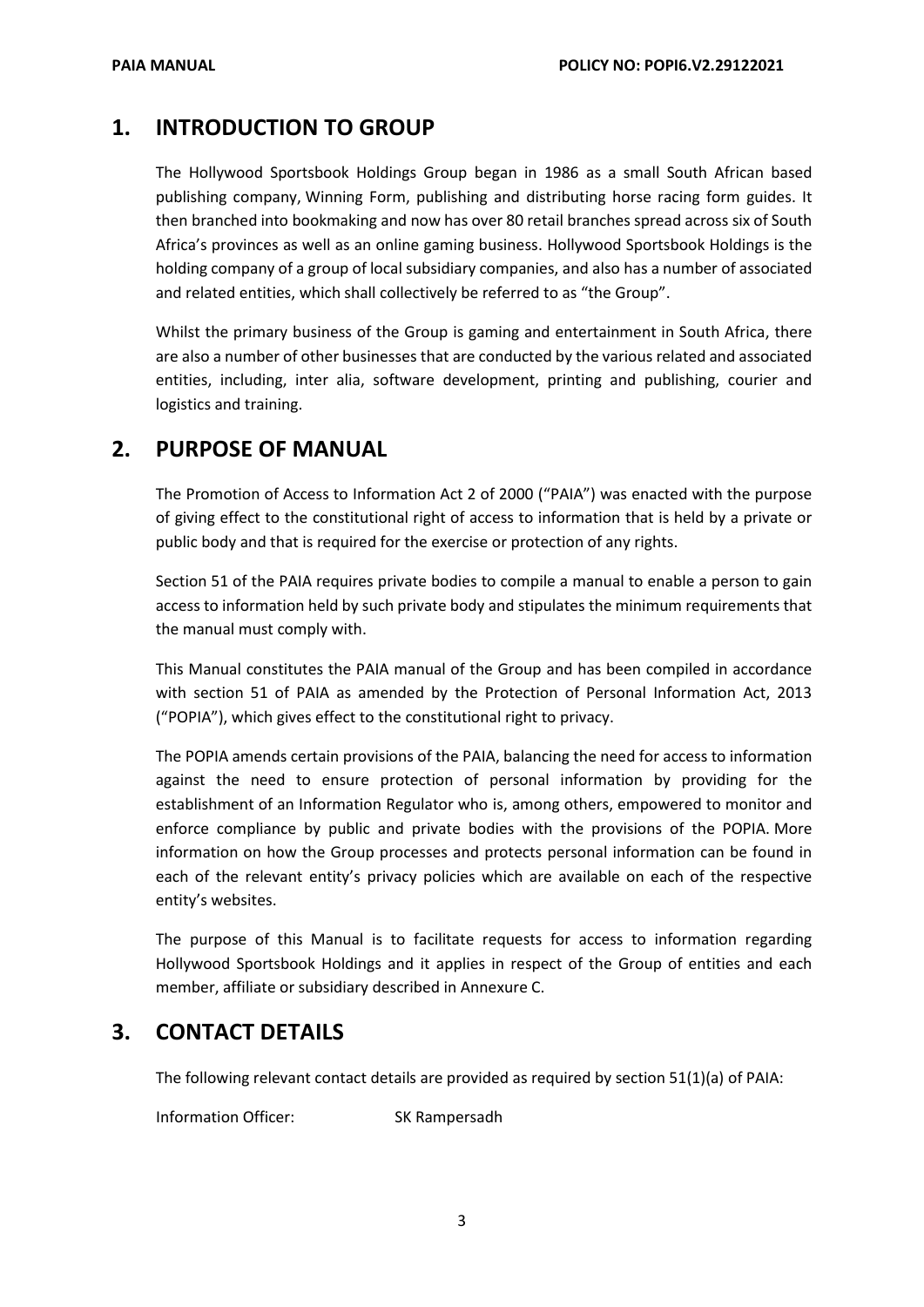| Deputy Information Officers: | <b>Chanelle Beukes</b>          |  |
|------------------------------|---------------------------------|--|
|                              | <b>Rowan Cross</b>              |  |
|                              | Adheesh Maharaj                 |  |
|                              |                                 |  |
| Postal address:              | P O Box 74234                   |  |
|                              | Rochdale Park 4034              |  |
| Street address:              | 6 Tetford Circle                |  |
|                              | <b>Millennium Business Park</b> |  |
|                              |                                 |  |
| Business phone:              | $031 - 2630930$                 |  |
| <b>Business fax:</b>         | N/A                             |  |
| Website:                     | www.hollywoodbets.net           |  |
| E-mail:                      | compliance@hollywoodbets.net    |  |

### **4. GUIDE ON HOW TO USE THE ACT**

[Information required by section 51(1)(b)]

The South African Human Rights Commission has compiled a guide, in terms of Section 10 of the PAIA, to facilitate ease of use of the POPIA for requesters of information. This guide is available in all 11 official languages from the South African Human Rights Commission. Any queries can be directed to:

|                   | The South African Human Rights Commission<br><b>PAIA Unit</b><br>The Research and Documentation Department |
|-------------------|------------------------------------------------------------------------------------------------------------|
| Physical address: | 33 Hoofd Street<br>Forum 3<br>3rd Floor<br><b>Braamfontein</b><br>South Africa                             |
| Postal address:   | Private Bag X2700<br>Houghton<br>2041                                                                      |
| Tel:              | $011 - 8773600$                                                                                            |
| Website:          | www.sahrc.org.za                                                                                           |
| E-Mail:           | PAIA@sahrc.org.sa                                                                                          |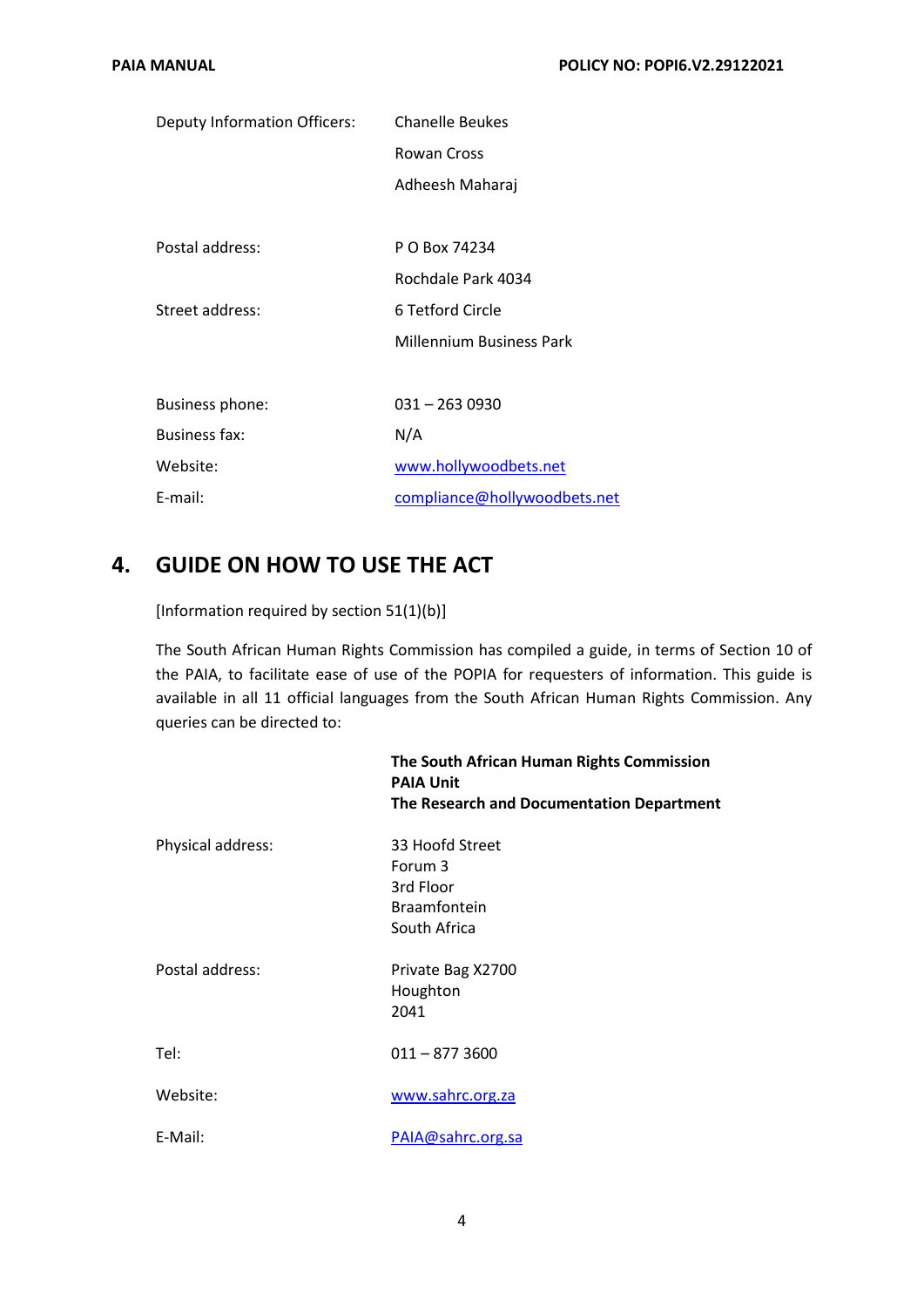### **5. RECORDS AUTOMATICALLY AVAILABLE**

Information that is available in the public domain and information obtainable via any of the below websites about Hollywood Sportsbook Holdings or any of its affiliates, managed entities, or related companies, is automatically available and need not be formally requested in terms of this Manual. The website addresses are included in Annexure C.

## **6. ACCESS TO RECORD SUBJECTS AND CATEGORIES HELD BY THE GROUP IN TERMS OF PAIA**

#### [Section 51(1)(c) and 51(1)(e)]

The subjects on which the Group holds records and the categories on each subject in terms of Section 51(1)(e) are listed below. Please note that a requestor is not automatically allowed access to these records and that access to them may be refused in accordance with Sections 62 to 69 of the PAIA. Please also refer to the relevant entity's privacy policies for further information.

#### 6.1 **Financial information**

- Accounting records
- Annual financial statements
- Agreements and contracts
- Asset register
- Banking records
- Correspondence
- Invoices and statements
- Insurance policies
- Licences
- Management reports
- Minute books
- Tax reports and returns
- Statistics SA returns
- Statutory records

#### 6.2 **Human Resources**

- Employee records and information
- Training records, manuals, materials and reports
- Employment equity records and reports
- Disciplinary records
- Payroll records
- UIF/SDL/PAYE returns
- Leave records
- Policies and procedures
- Retirement benefit records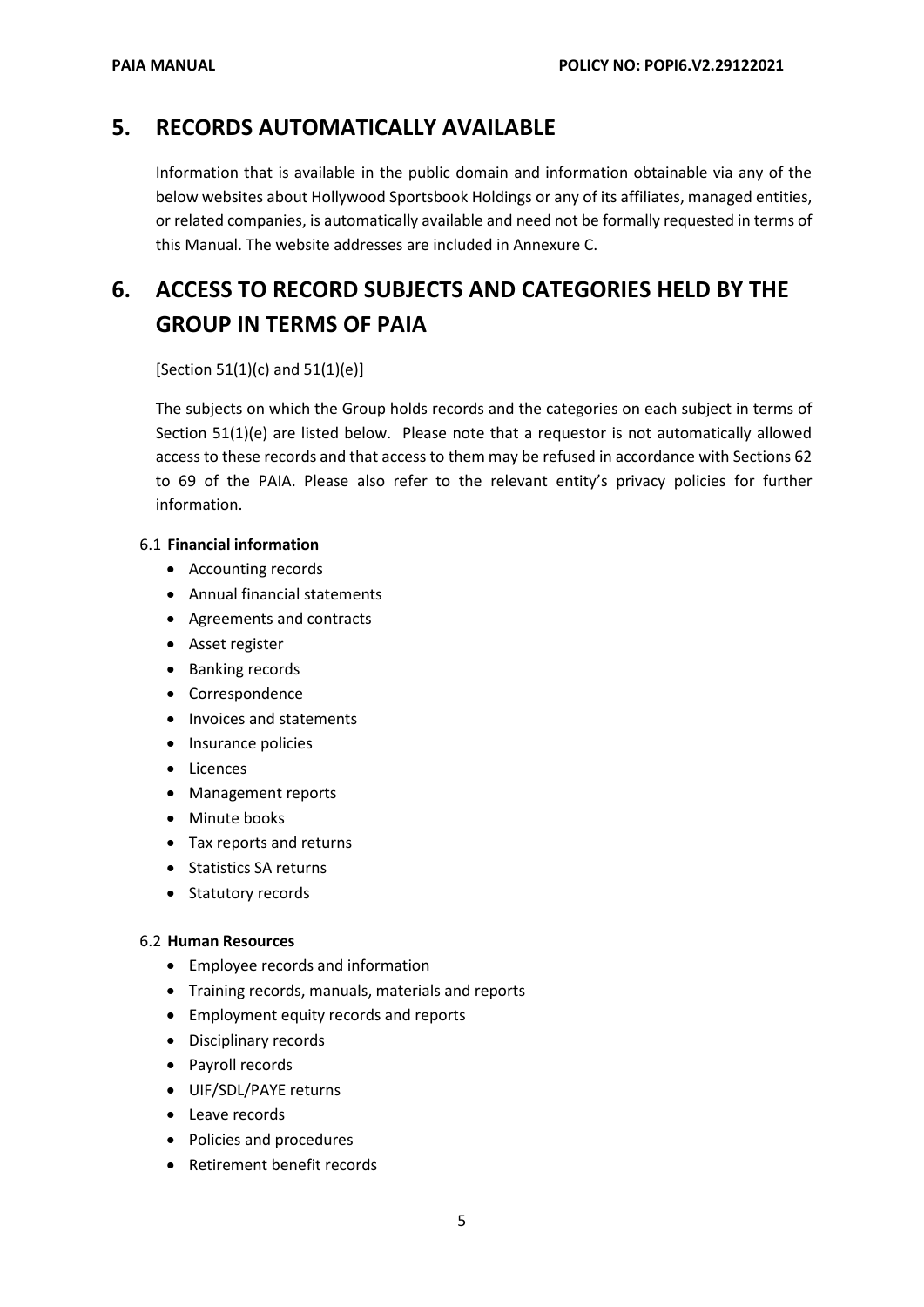#### 6.3 **Information management and technology**

- Databases
- Computer software
- Registered Trademarks and Domains
- Consensually obtained member information and relationship history
- Software license agreements

#### 6.4 **Marketing**

- Internet
- Marketing and advertising pamphlets and brochures

#### 6.5 **Operations**

- Operational procedures
- Databases
- Computer software

#### 6.6 **Customer related records**

- Full name
- Copies of national identity number or passport number
- Physical address
- Bank details
- Contact number
- Correspondence
- Any other documentation provided by the customer

Note that this may not be an exhaustive list, and that these records are not necessarily available for requestors.

### **7. RECORDS AVAILABLE IN ACCORDANCE WITH LEGISLATION**

[Section 51(1)(d)]

The following records are available in accordance with the following legislation:

#### 7.1 **Gambling Acts**

- National Gambling Act, 2004
- National Gambling Amendment Act, 2008
- National Gambling Regulations
- Gauteng Gambling Act, 1995
- Gauteng Gambling Board Regulations
- Gauteng Gambling Board Rules, 2019
- KwaZulu-Natal Gambling Act, 1996
- Western Cape Gambling & Racing Act, 1996, as amended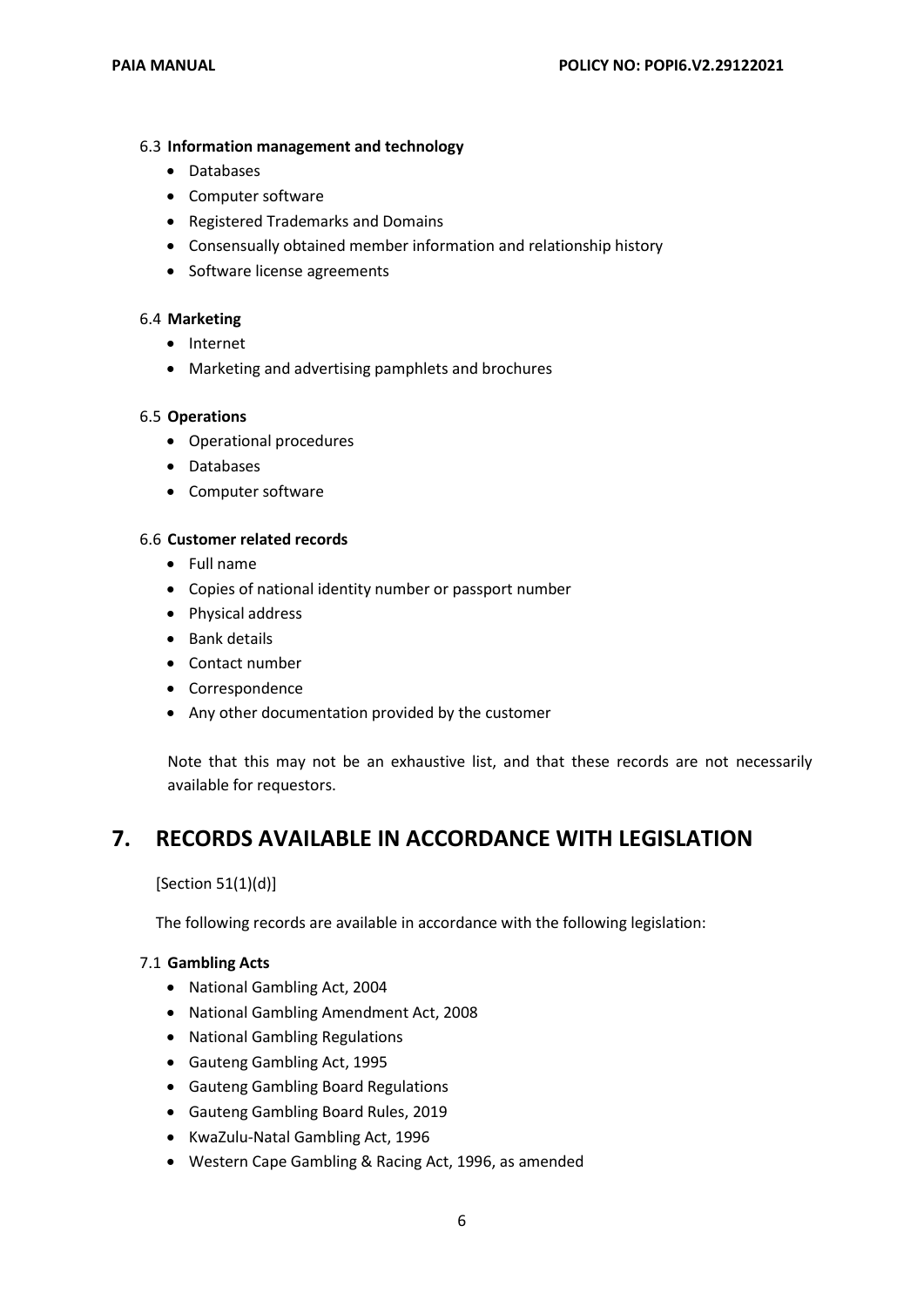- Western Cape Gambling & Racing Regulations
- Western Cape Racing and Betting Rules, 2003
- Western Cape Bookmaker Operational Rules, 2017
- Eastern Cape Gambling Act, 1997
- Eastern Cape Gambling Regulations
- Limpopo Gambling Act,1996, as amended
- Limpopo Gambling Act, 2013
- Limpopo Gambling Regulations
- Mpumalanga Gambling Act, 5 of 1995
- Mpumalanga Gambling Rules, 2018
- Mpumalanga Gambling Regulations
- Mpumalanga Gambling Levies Act, 2007
- Mpumalanga Gambling Levies Regulations
- Free State Gambling and Liquor Act, 2010
- Free State Gambling and Liquor Amendment Act, 2011
- Free State Gambling Regulations

#### 7.2 **Human Resources**

- Broad-Based Black Economic Empowerment Act, 2003
- Labour Relations Act, 1995
- Basic Conditions of Employment Act, 1997
- Employment Equity Act, 1998
- Skills Development Act, 97 of 1998
- Skills Development Levies Act, 1999
- Employment Equity Act, 1998
- Unemployment Insurance Act, 2001
- Occupational Health and Safety Act, 1993
- Occupational Health and Safety Regulations
- Unemployment Contributions Act, 2002
- Unemployment Insurance Act, 2001
- Compensation for Occupational Injuries and Diseases Act, 1993

#### 7.3 **Accounting and Finance**

- Income Tax Act, 1962
- Value Added Tax Act, 1991
- Financial Intelligence Centre Act, 2001

#### 7.4 **Company, Legal and liquor**

- Companies Act, 2008
- National Liquor Act, 2003
- Gauteng Liquor Act, 2003
- Free State Liquor Act, 2007
- KwaZulu-Natal Liquor Act, 1989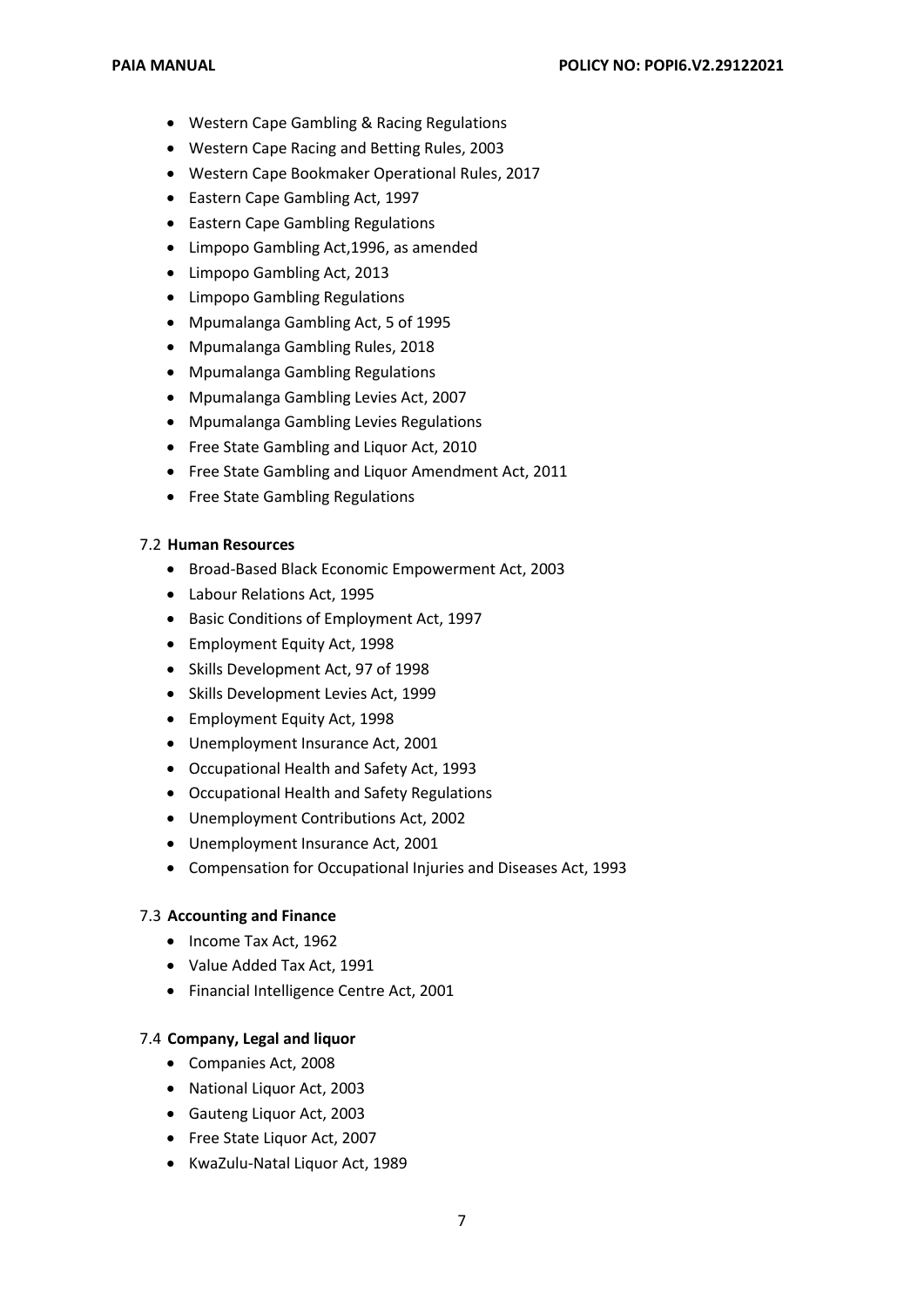- Western Cape Liquor Act, 2008
- Eastern Cape Liquor Act, 2003
- Mpumalanga Liquor Act, 2006
- Promotion of Access to Information Act, 2000
- Protection of Personal Information Act 4, of 2017
- Consumer Protection Act 68 of 2008

Note that this may not be an exhaustive list, and that these records are not necessarily available for requestors.

### **8. PROCEDURE FOR ACCESS REQUEST**

**It is important to note that the successful completion and submission of an access request form does not automatically allow the requestor access to the requested record. An application for access to a record is subject to certain limitations if the requested record falls within a certain category as specified within Part 3 of Chapter 4 of the Act. If it is reasonably suspected that the requestor has obtained access to records through the submission of materially false or misleading information, legal proceedings may be instituted against such requestor.**

The following steps must be followed when a requester wishes to obtain access to information for the Group:

- 8.1 The requestor must complete Form C found in Annexure A. This Form must be submitted, together with a request fee (if applicable) and proof of the requestor's ID, to the Information Officer at the specified address or electronic email address listed in section 3 above. A request which does not comply with the formalities as prescribed by the PAIA will be returned to you.
- 8.2 The request must meet the following requirements:
	- provide sufficient detail to enable the Information Officer to identify the record(s) requested and to identify the requestor;
	- indicate which form of access is required;
	- specify a postal address or e-mail address of the requester in the Republic of South Africa;
	- identify the right that is sought to be exercised or to be protected and provide an explanation of why the requested record is required for the exercise or protection of that right; and
	- indicate if any other manner is to be used to inform the requestor and state the necessary particulars to be so informed.
- 8.3 If a request is made on behalf of another person, the requestor must then submit proof of the capacity in which the requestor is making the request to the satisfaction of the Group.
- 8.4 The fee that the requestor must pay to the Group is currently R 140.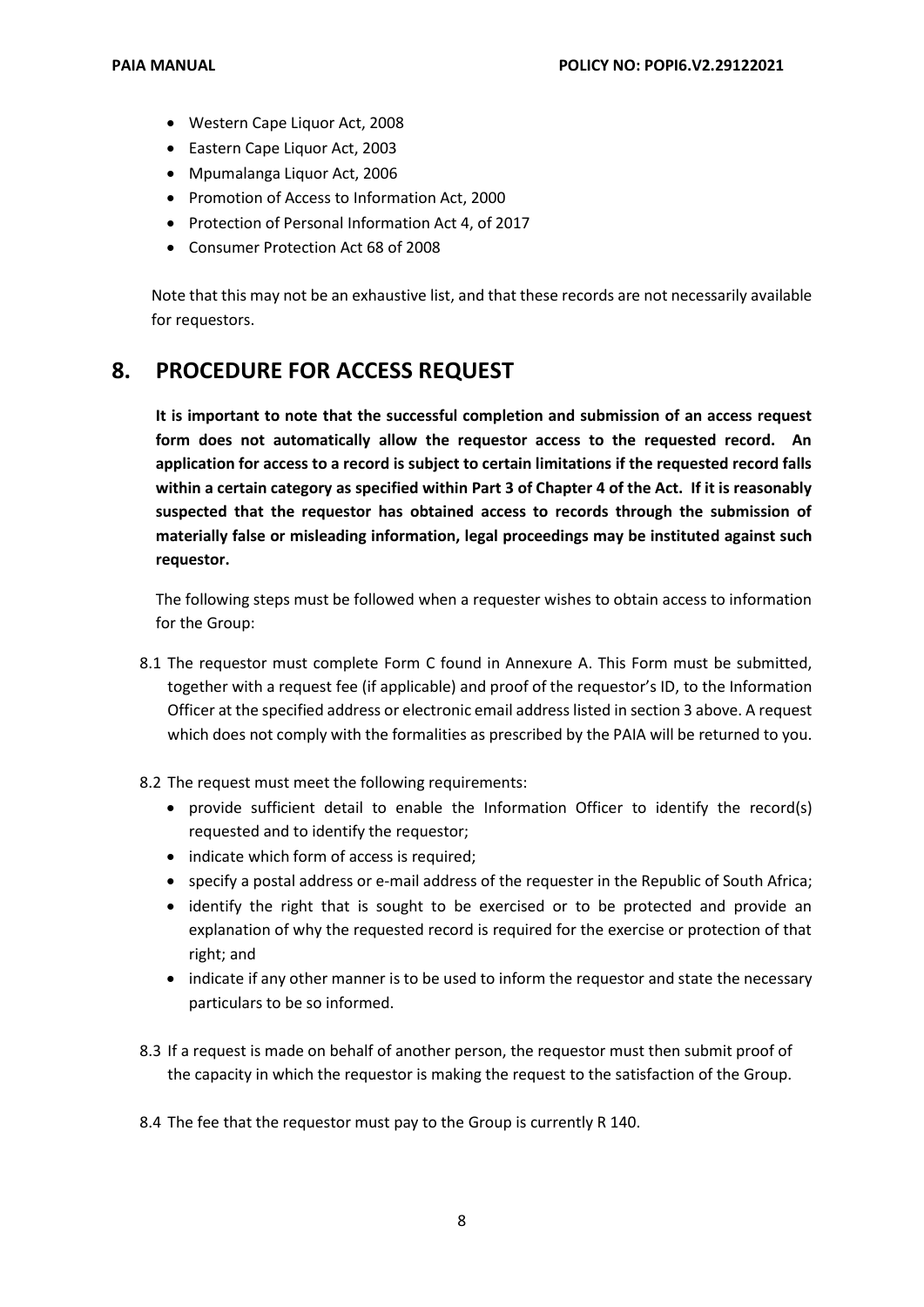- 8.5 After the Information Officer has decided on the request, the requestor must be notified whether access is granted or refused.
- 8.6 If the request is granted then an access fee is payable in respect of the search, reproduction, and preparation costs. These fees are set out in Annexure B.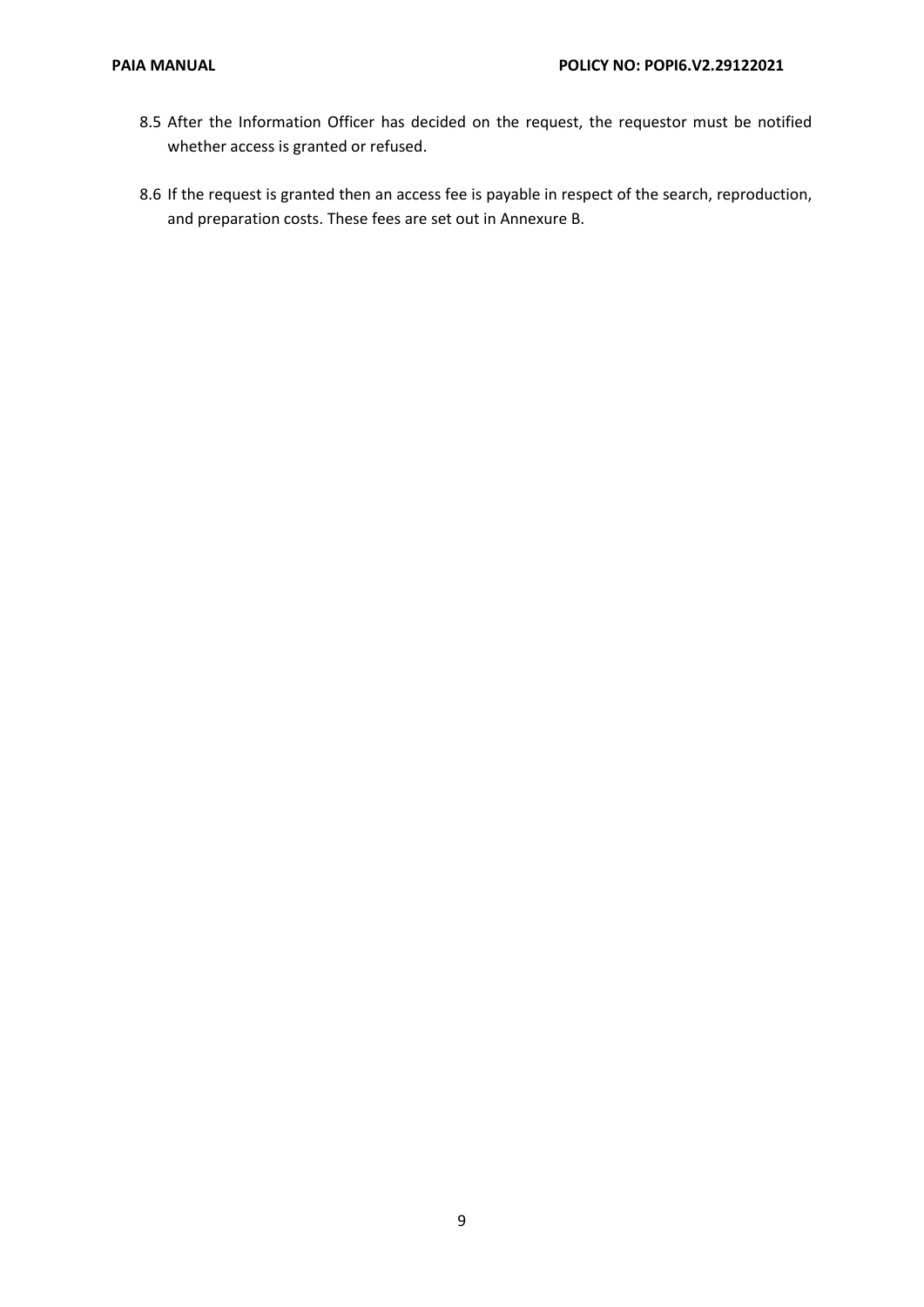### **ANNEXURE A - PRESCRIBED FORM C**

### **REQUEST FOR ACCESS TO RECORD OF PRIVATE BODY**

(Section 53(1) of the Promotion of Access to Information Act, 2000)

(Regulation 10)

#### **A. PARTICULARS OF PRIVATE BODY**

The Head :

#### **B. PARTICULARS OF PERSON REQUESTING ACCESS TO THE RECORD**

*(a) The particulars of the person who requests access to the record must be given below*

*(b) The address (postal and/or email) and/or fax number in the Republic to which the information is to be sent must be given*

*(c) Proof of the capacity in which the request is made, if applicable, must be attached*

Full names and surname : \_\_\_\_\_\_\_\_\_\_\_\_\_\_\_\_\_\_\_\_\_\_\_\_\_\_\_\_\_\_\_\_\_\_\_\_\_\_\_\_\_\_\_\_\_\_\_\_\_\_\_\_\_\_\_\_\_\_\_\_\_ Identity number : \_\_\_\_\_\_\_\_\_\_\_\_\_\_\_\_\_\_\_\_\_\_\_\_\_\_\_\_\_\_\_\_\_\_\_\_\_\_\_\_\_\_\_\_\_\_\_\_\_\_\_\_\_\_\_\_\_\_\_\_\_\_\_\_\_\_\_ Postal address : \_\_\_\_\_\_\_\_\_\_\_\_\_\_\_\_\_\_\_\_\_\_\_\_\_\_\_\_\_\_\_\_\_\_\_\_\_\_\_\_\_\_\_\_\_\_\_\_\_\_\_\_\_\_\_\_\_\_\_\_\_\_\_\_\_\_\_\_\_ Fax number : Telephone number : E-mail address : Capacity in which request is made, when on behalf of another person :

\_\_\_\_\_\_\_\_\_\_\_\_\_\_\_\_\_\_\_\_\_\_\_\_\_\_\_\_\_\_\_\_\_\_\_\_\_\_\_\_\_\_\_\_\_\_\_\_\_\_\_\_\_\_\_\_\_\_\_\_\_\_\_\_\_\_\_\_\_\_\_\_\_\_\_\_\_\_\_\_\_\_

#### **C. PARTICULARS OF PERSON ON WHOSE BEHALF REQUEST IS MADE**

*This section must be completed ONLY if a request for information is made on behalf of another person*

| Full names and surname: |  |
|-------------------------|--|
| Identity number:        |  |

#### **D. PARTICULARS OF RECORD**

| (a) Provide full particulars of the record to which access is requested, including the reference number if that is known |
|--------------------------------------------------------------------------------------------------------------------------|
| to you, to enable the record to be located                                                                               |

*(b) If the provided space is inadequate, please continue on a separate sheet and attach it to this form. The requestor must sign all additional sheets*

#### Description of record or relevant part of record : \_\_\_\_\_\_\_\_\_\_\_\_\_\_\_\_\_\_\_\_\_\_\_\_\_\_\_\_\_\_\_\_\_\_\_\_\_\_\_\_\_\_

Reference number, if available :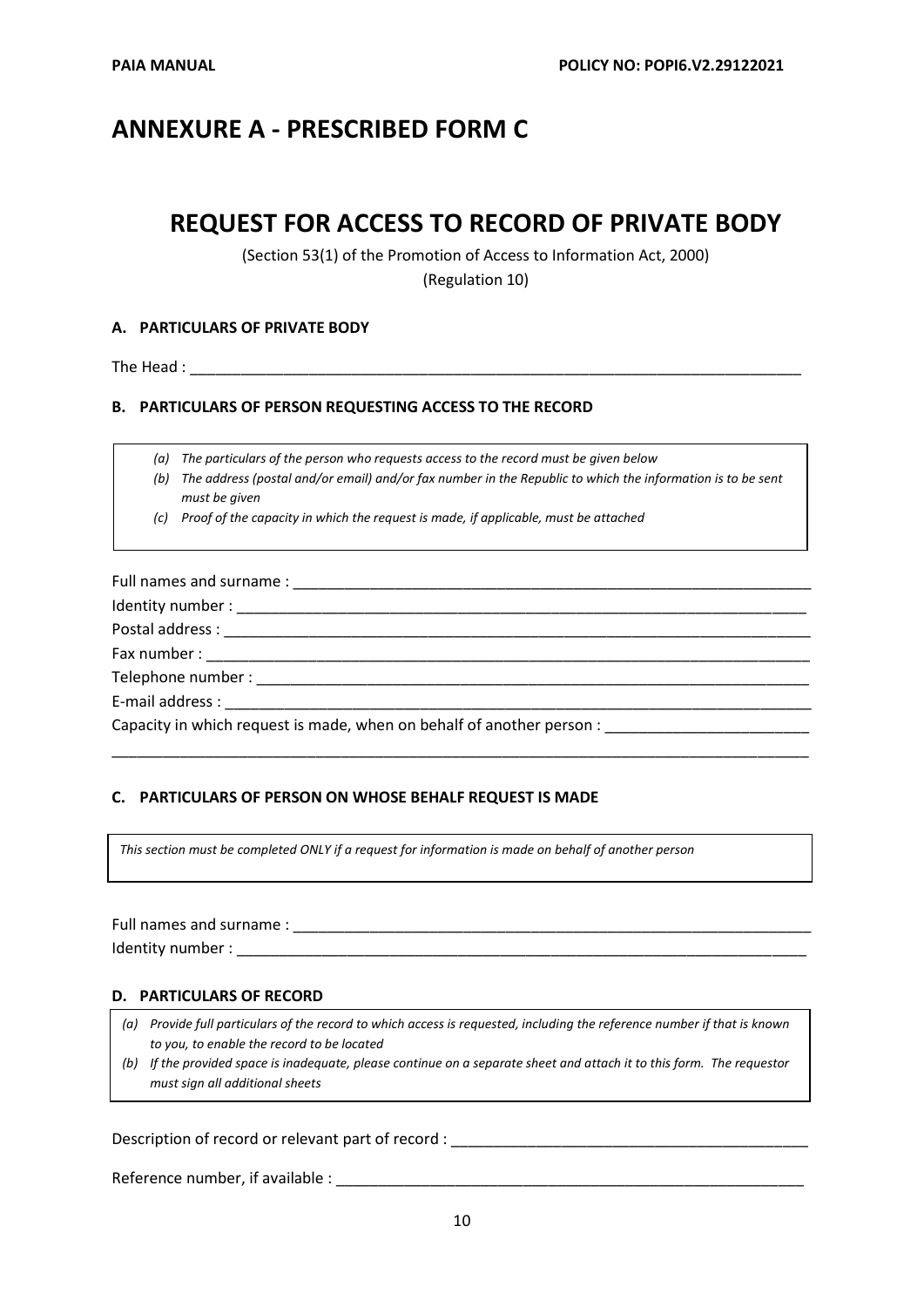Any further particulars of record : \_\_\_\_\_\_\_\_\_\_\_\_\_\_\_\_\_\_\_\_\_\_\_\_\_\_\_\_\_\_\_\_\_\_\_\_\_\_\_\_\_\_\_\_\_\_\_\_\_\_\_\_\_\_

#### **E. FEES**

- *(a) A request for access to a record, other than a record containing personal information about you, will be processed only after a request fee has been paid*
- *(b) You will be notified of the amount required to be paid as the request fee*
- *(c) The fee payable for access to a record depends on the form in which access is required and the reasonable time required to search for and prepare a record*
- *(d) If you qualify for exemption of the payment of any fee, please state the reason for exemption*

#### Reason for exemption from payment of fees :

#### **F. FORM OF ACCESS TO RECORD**

*If you are prevented by a disability to read, view or listen to the record in the form of access provided for in 1 to 4 hereunder, state your disability and indicate in which form the record is required*

Disability : \_\_\_\_\_\_\_\_\_\_\_\_\_\_\_\_\_\_\_\_\_\_\_\_\_\_\_\_\_\_\_\_\_\_\_\_\_\_\_\_\_\_\_\_\_\_\_\_\_\_\_\_\_\_\_\_\_\_\_\_\_\_\_\_\_\_\_\_\_\_\_\_\_

Form in which record is required : \_\_\_\_\_\_\_\_\_\_\_\_\_\_\_\_\_\_\_\_\_\_\_\_\_\_\_\_\_\_\_\_\_\_\_\_\_\_\_\_\_\_\_\_\_\_\_\_\_\_\_\_\_\_

*Mark the appropriate box below with an X*

*NOTES:*

- *(a) Compliance with your request in the specified form may depend on the form in which the record is available*
- *(b) Access in the form requested may be refused in certain circumstances. In such a case you will be informed if access will be granted in another form*
- *(c) The fee payable for access to the record, if any, will be determined partly by the form in which access is requested*

| 1. If the record is in written or printed form                                               |                                         |                              |  |  |  |  |
|----------------------------------------------------------------------------------------------|-----------------------------------------|------------------------------|--|--|--|--|
| Copy of record*                                                                              | Inspection of record                    |                              |  |  |  |  |
| 2. If record consists of visual images (this includes photographs, slides, video recordings, |                                         |                              |  |  |  |  |
| computer-generated images, sketches etc.)                                                    |                                         |                              |  |  |  |  |
| Copy of the images*<br>View the images                                                       |                                         | Transcription of the images* |  |  |  |  |
| If record consists of recorded words or information which can be reproduced in sound<br>3.   |                                         |                              |  |  |  |  |
| Listen to the soundtrack (audio cassette)                                                    | Transcription of soundtrack * (written  |                              |  |  |  |  |
|                                                                                              | or printed document                     |                              |  |  |  |  |
| If record is held on computer or in an electronic or machine-readable form<br>4.             |                                         |                              |  |  |  |  |
| of<br>Printed<br>Printed<br>copy                                                             | οf<br>Copy in computer readable<br>copy |                              |  |  |  |  |
| record *<br>information                                                                      | form *<br>derived                       |                              |  |  |  |  |
| from the record*                                                                             |                                         |                              |  |  |  |  |
| *If you requested a copy or transcript of a record (above) do you wish                       | <b>YES</b>                              | <b>NO</b>                    |  |  |  |  |
| the copy or transcription to be posted to you?                                               |                                         |                              |  |  |  |  |
| Postage is payable                                                                           |                                         |                              |  |  |  |  |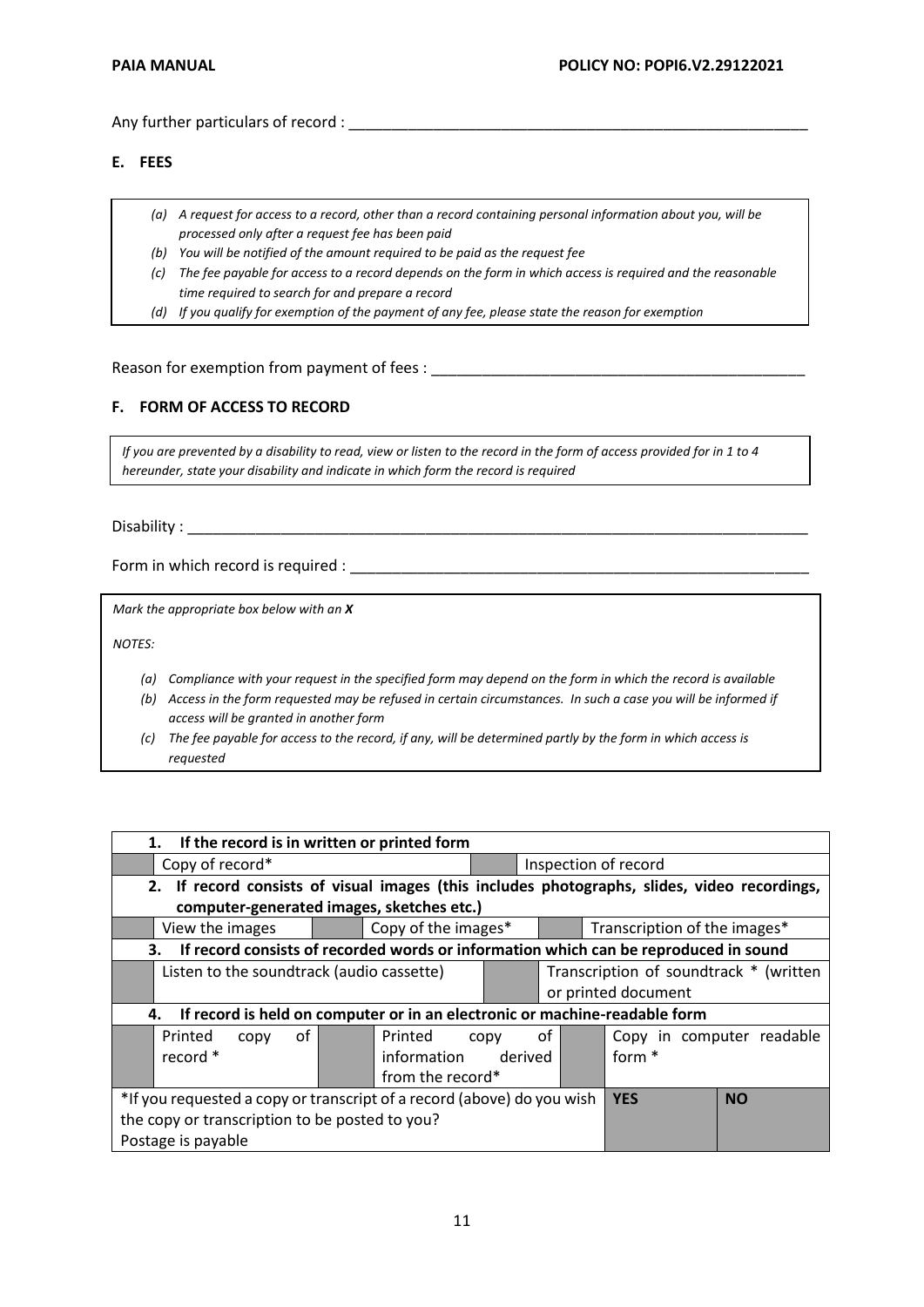#### **G. PARTICULARS OF RIGHT TO BE EXERCISED OR PROTECTED**

*If the provided space is inadequate, please continue on a separate sheet and attach it to this form. The requestor must sign all the additional sheets*

Indicate which right is to be exercised or protected :

Explain why the record requested is required for the exercise or protection of the aforementioned  $right:$ :

#### **H. NOTICE OF DECISION REGARDING REQUEST FOR ACCESS**

*You will be notified in writing whether your request has been approved/denied. If you wish to be informed in another manner, please specify the manner and provide the necessary particulars to enable compliance with your request*

How would you prefer to be informed of the decision regarding your request for access to the record?

**\_\_\_\_\_\_\_\_\_\_\_\_\_\_\_\_\_\_\_\_\_\_\_\_\_\_\_\_\_\_\_\_\_\_\_\_\_\_\_\_\_\_\_\_\_\_\_\_\_\_\_\_\_\_\_\_\_\_\_\_\_\_\_\_\_\_\_\_\_\_\_\_\_\_\_**

**Signed at \_\_\_\_\_\_\_\_\_\_\_\_\_\_\_\_\_\_\_\_\_\_\_\_this \_\_\_\_\_\_\_ day of \_\_\_\_\_\_\_\_\_\_\_\_\_\_\_\_\_\_\_\_\_\_\_\_\_\_\_\_\_\_\_\_\_**

**SIGNATURE OF REQUESTOR/PERSON ON WHOSE BEHALF REQUEST IS MADE**

**\_\_\_\_\_\_\_\_\_\_\_\_\_\_\_\_\_\_\_\_\_\_\_\_\_\_\_\_\_\_\_\_\_\_\_\_\_\_\_\_\_\_\_\_\_\_\_\_\_**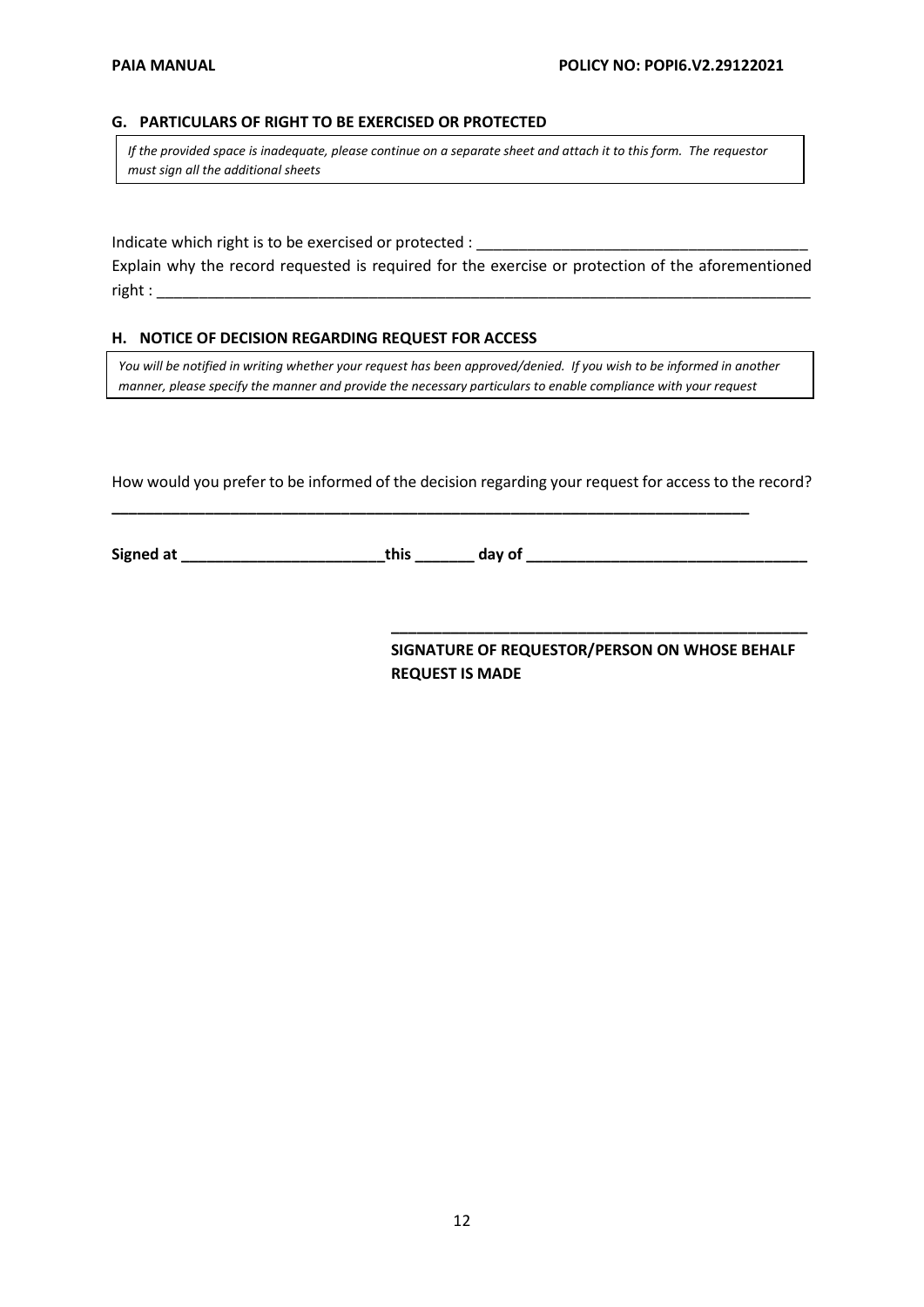### **ANNEXURE B - FEES IN RESPECT OF PRIVATE BODIES**

| Item | <b>Decription</b>                                                                                                                                                                                              | Amount                                                                     |  |
|------|----------------------------------------------------------------------------------------------------------------------------------------------------------------------------------------------------------------|----------------------------------------------------------------------------|--|
| 1.   | The request fee payable by every requester                                                                                                                                                                     | R 140                                                                      |  |
| 2.   | Photocopy/ printed black and white copy of A4-size<br>page                                                                                                                                                     | R 2 per page or part thereof                                               |  |
| 3.   | Printed copy of A4-size page                                                                                                                                                                                   | R 2 per page or part thereof                                               |  |
| 4.   | For a copy in a computer-readable form on:<br>Flash drive (to be provided by requester)<br>iii.<br>Compact disc<br>iv.<br>If provided by requestor<br>٠<br>If provided to the requester                        | R 40<br>R 40<br>R 60                                                       |  |
| 5.   | For a transcription of visual images per A4-size page                                                                                                                                                          | Service to be outsourced.<br>Will depend on quotation                      |  |
| 6.   | Copy of visual images per A4-size page                                                                                                                                                                         | from service provider.                                                     |  |
| 7.   | Transcription of an audio record, per A4-size page                                                                                                                                                             | R 24                                                                       |  |
| 8.   | Copy of an audio regording on:<br>Flash drive (to be provided by requestor)<br>v.<br>Compact disc<br>vi.<br>If provided by requestor<br>• If provided to the requestor                                         | R 40<br>R 40<br>R 60                                                       |  |
| 9.   | To seaerch for and prepare the record for disclosure<br>for ach hour or part of an hour, excluding the first<br>hour, reasonably required for such search and<br>preparation.<br>To not exceed a total cost of | R 435                                                                      |  |
| 10.  | Deposit: if such exceeds 6 hours                                                                                                                                                                               | One third of amount per<br>request calculated in terms<br>of items 2 to 8. |  |
| 11.  | Postage, e-mail or any other electronic transfer                                                                                                                                                               | Actual expense, if any.                                                    |  |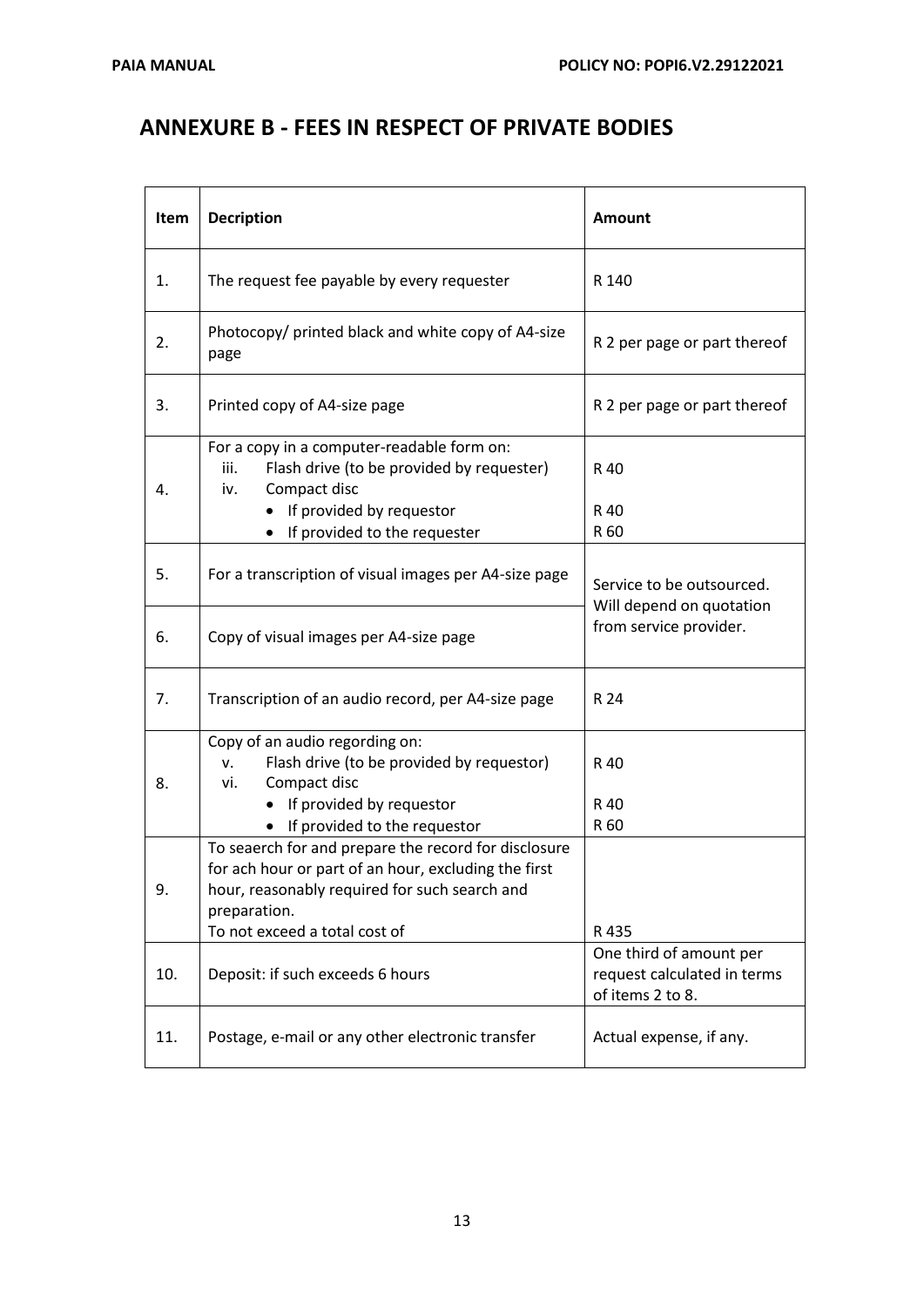### **ANNEXURE C – HOLLYWOOD GROUP OF COMPANIES**

The scope of this manual includes Hollywood Sportsbook Holdings (Pty) Ltd ("Hollywood") and the following related entities in which Hollywood has a direct interest:

Hollywood Sportsbook Gauteng (Pty) Ltd Registration Number 2008/012291/07 Hollywood Sportsbook KwaZulu-Natal (Pty) Ltd Registration Number 2008/009721/07 Hollywood Sportsbook Western Cape (Pty) Ltd Registration Number 2008/011557/07 Hollywood Sportsbook Eastern Cape (Pty) Ltd Registration Number 2008/011560/07 Hollywood Sportsbook Limpopo (Pty) Ltd Registration Number 2010/023778/07 Hollywood Sportsbook Mpumalanga (Pty) Ltd Registration Number 2012/107236/07 Hollywood Sportsbook Free State (Pty) Ltd Registration Number 2011/133890/07 Hollywood Sportsbook Northern Cape (Pty) Ltd Registration Number 2015/128353/07 Hollywood Sportsbook North West (Pty) Ltd Registration Number 2015/128297/07 Shirley Kruger Racing (Pty) Ltd **Registration Number 2011/145724/07** Hollywood Sportsbook KB (Pty) Ltd Registration Number 2012/053556/07 Nemacron (Pty) Ltd **Registration Number 2013/012544/074** MHS Betting Mirror (Pty) Ltd Registration Number 2014/232941/07 Ngunezi Racing and Sport (Pty) Ltd Registration Number 238080/2014/07 Winning Form (Pty) Ltd **Registration Number 2008/011948/07** The Star Merchant (Pty) Ltd Registration Number 2015/186157/07 Racing Distribution (Pty) Ltd Registration Number 2008/014381/07 Winning Media (Pty) Ltd **Registration Number 2015/360122/07** The Star Factory (Pty) Ltd Registration Number 2010/023976/07 Bonne Garde Support (Pty) Ltd Registration Number 2012/017893/07 Hollywoodbets HQC (Pty) Ltd Registration Number 2016/047070/07 Dynamic Product Technologies (Pty) Ltd Registration Number 2917/092194/07 Hollywoodbets Brand (Pty) Ltd Registration Number 2016/117229/07 TAH Properties (Pty) Ltd Registration Number 2015/123443/07 Devin Properties (Pty) Ltd Registration Number 2015/131701/07